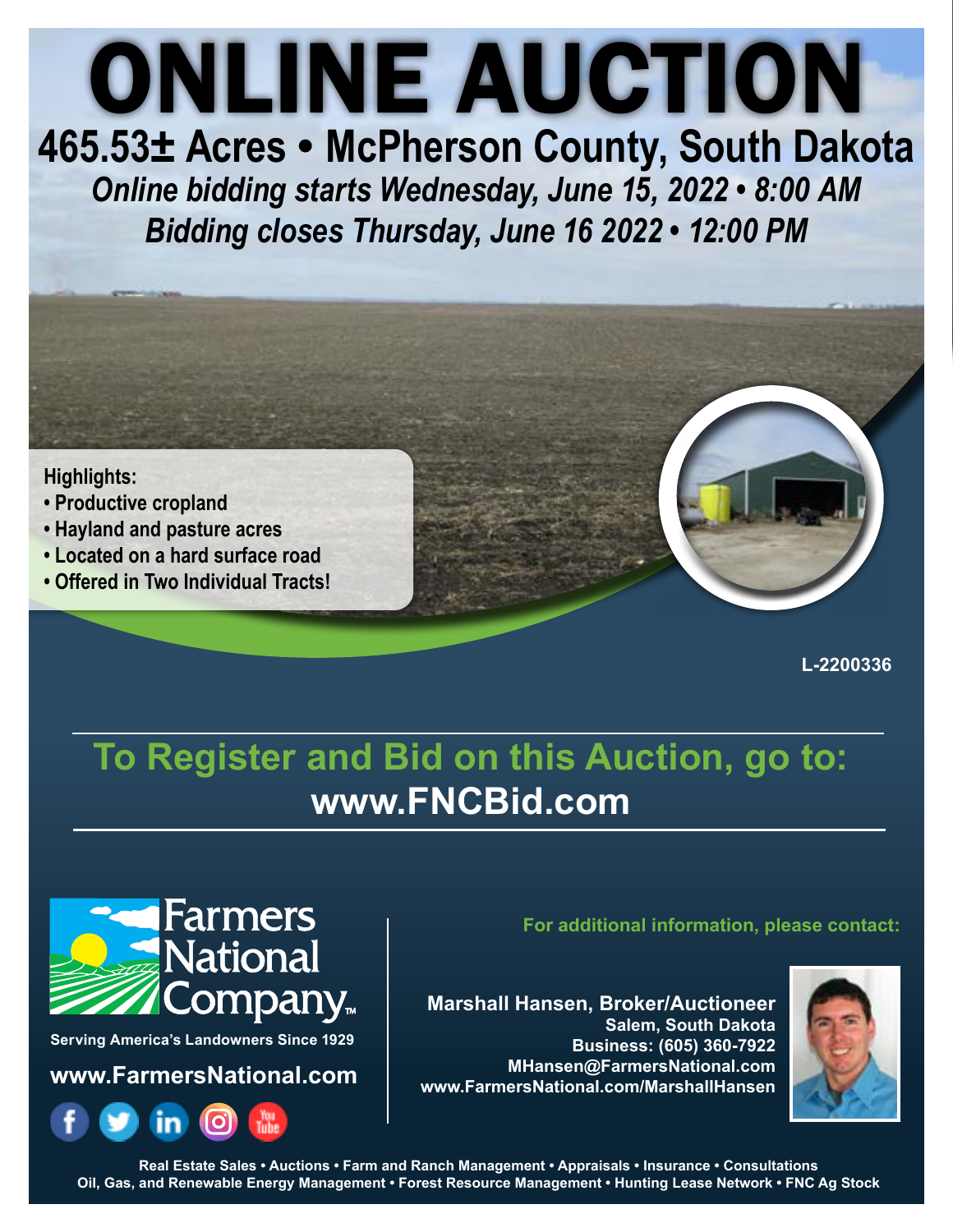## **Property Information**

**Property Location:** The property is located one mile east of Leola, South Dakota.

### **Legal Description:**

**• Tract 1:** The East 1/2 of Section 21-126-67 Less Rail Road and Highway Acres Contained Therein McPherson County, South Dakota

**• Tract 2:** The NE 1/4 of Section 28-126-67 McPherson County, South Dakota

**Property Description:** Here is an excellent opportunity to buy productive McPherson County cropland, pasture and hayland acres. With an older building site including established trees and shed.

**Improvements:** 40 x 80 shed built in 2000 also several older buildings and grain bins.

**Agent Comments:** Property is being sold subject to the 2022 crop year lease on the tillable acres with the second half of the cash rent going to the new Buyer as follows Tract 1 =  $$18,300$  and Tract 2 =  $$4,700$ . The 2022 property tax due in 2023 will be split 50/50 between buyer and seller based on the taxes due and payable in 2022. Rural water is located on Tract 2. Mobile Homes located on Tract 2 are not included.

### **Farm Data:**

| • Tract 1 |  |  |  |  |  |
|-----------|--|--|--|--|--|
|-----------|--|--|--|--|--|

| Cropland        | 274.38 acres        |
|-----------------|---------------------|
| <b>Hayland</b>  | 31.15 acres         |
| <b>Total</b>    | 305.53 acres        |
| • Tract 2       |                     |
| <b>Cropland</b> | <b>70.58 acres</b>  |
| <b>Pasture</b>  | <b>79.22 acres</b>  |
| <b>Other</b>    | 10.20 acres         |
| <b>Total</b>    | <b>160.00 acres</b> |

### **FSA Information:**

| <b>Tract 1</b> | <b>Base</b>        | Yield      |
|----------------|--------------------|------------|
| Corn           | 169.05 acres       | 74 bushels |
| Soybeans       | <b>56.35 acres</b> | 25 bushels |
|                |                    |            |
| <b>Tract 2</b> | <b>Base</b>        | Yield      |
| Corn           | 38.65 acres        | 72 bushels |

### **2021 Taxes:**

**• Tract 1:** \$1,840.16

**• Tract 2:** \$1,574.76

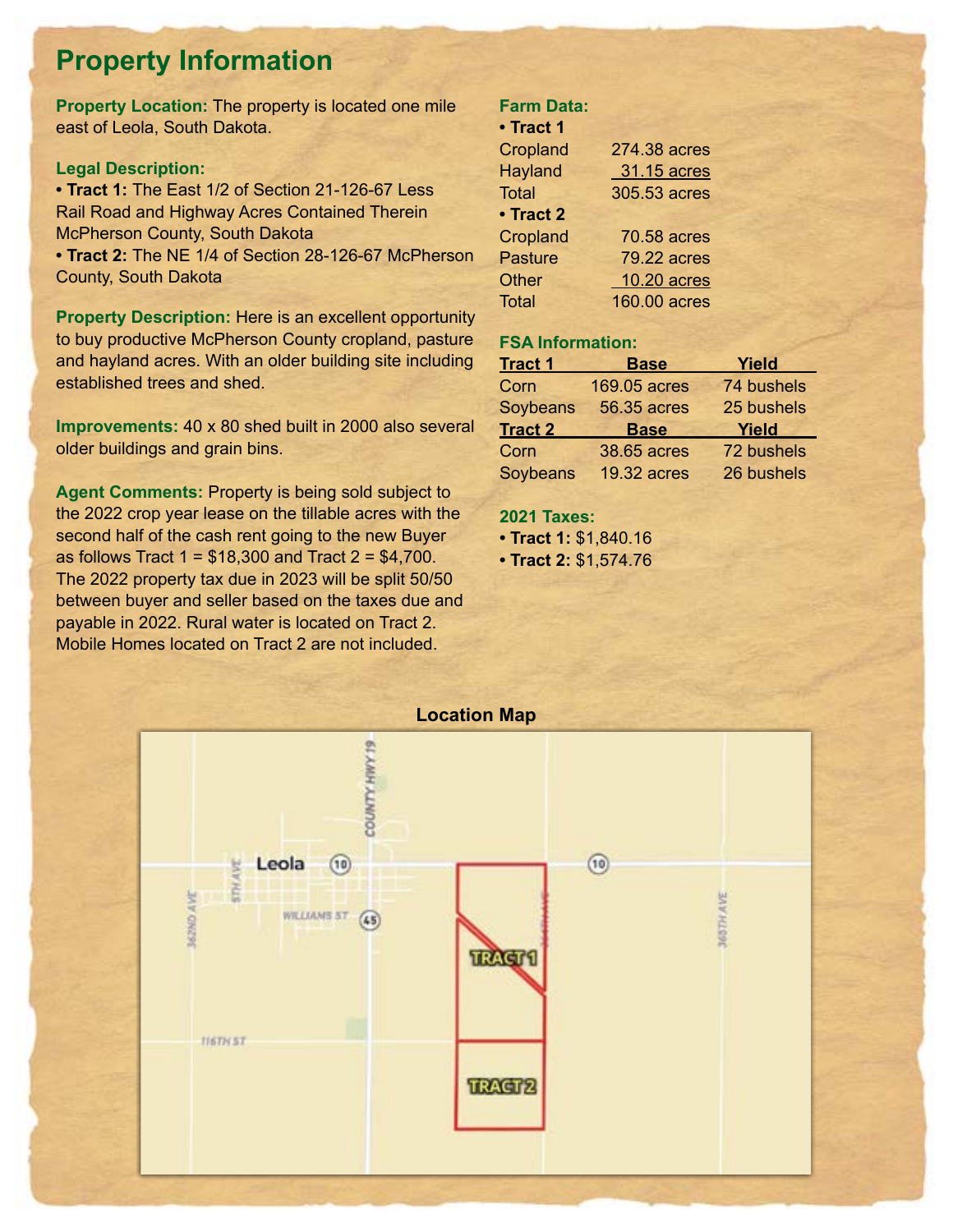# **Tract 1 Aerial Map Tract 1 Soils Map** TRACT 1

| SOIL CODE     | SOIL DESCRIPTION                                                  | <b>ACRES</b>    | $\frac{0}{6}$ | CPI   | <b>NCCPI</b> | CAP            |
|---------------|-------------------------------------------------------------------|-----------------|---------------|-------|--------------|----------------|
| C578A         | Ranslo-Harriet loams, 0 to 2 percent slopes, occasionally flooded | 122.0<br>4      | 39.8          | 29    | 27           | 4s             |
| C661B         | Niobell-Noonan loams, 3 to 6 percent slopes                       | 72.14           | 23.53         | 61    | 36           | 3e             |
| <b>C556B</b>  | Noonan-Miranda Ioams, 0 to 6 percent slopes                       | 57.01           | 18.59         | 43    | 25           | 4s             |
| C667A         | Williams-Niobell Ioams, 0 to 3 percent slopes                     | 38.58           | 12.58         | 82    | 50           | 2 <sub>c</sub> |
| C031A         | Rimlap-Heil silt loams, 0 to 1 percent slopes                     | 9.66            | 3.15          | 37    | 20           | 4w             |
| C005A         | Southam silty clay loam, 0 to 1 percent slopes                    | 3.66            | 1.19          | 5     | 5            | 8w             |
| C002A         | Tonka silt loam, 0 to 1 percent slopes                            | 3.54            | 1.15          | 45    | 30           | 4w             |
| <b>TOTALS</b> |                                                                   | 306.6<br>$4(*)$ | 100%          | 45.95 | 31.19        | 3.56           |

(\*) Total acres may differ in the second decimal compared to the sum of each acreage soil. This is due to a round error because we only show the acres of each soil with two decimal.

### **Tract 2 Aerial Map**

### **Tract 2 Soils Map**







| SOIL CODE     | SOIL DESCRIPTION                                                  | <b>ACRES</b>    | %     | CPI   | <b>NCCPI</b> | CAP            |
|---------------|-------------------------------------------------------------------|-----------------|-------|-------|--------------|----------------|
| C661B         | Niobell-Noonan loams, 3 to 6 percent slopes                       | 71.67           | 45.21 | 61    | 36           | 3 <sub>e</sub> |
| C578A         | Ranslo-Harriet loams, 0 to 2 percent slopes, occasionally flooded | 48.42           | 30.54 | 29    | 27           | 4s             |
| <b>C556B</b>  | Noonan-Miranda Ioams, 0 to 6 percent slopes                       | 21.15           | 13.34 | 43    | 25           | 4s             |
| C575A         | Ranslo loam, 0 to 2 percent slopes                                | 12.05           | 7.6   | 30    | 35           | 4s             |
| C584A         | Harriet loam, 0 to 2 percent slopes                               | 5.25            | 3.31  | 27    | 17           | 6s             |
| <b>TOTALS</b> |                                                                   | 158.5<br>$4(*)$ | 100%  | 45.34 | 31.08        | 3.61           |

(\*) Total acres may differ in the second decimal compared to the sum of each acreage soil. This is due to a round error because we only show the acres of each soil with two decimal.